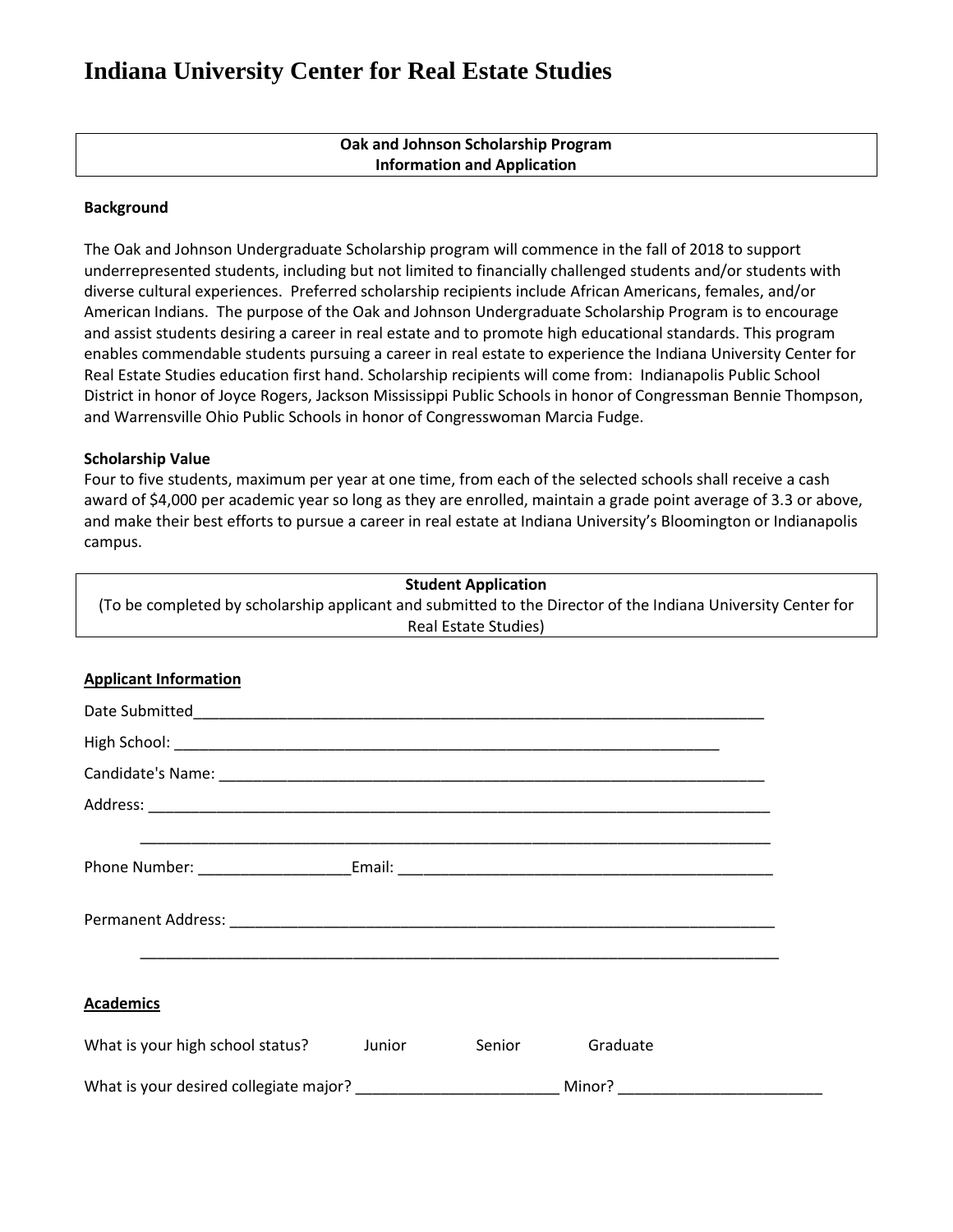Planned College Graduation Date? \_\_\_\_\_\_\_\_\_\_\_\_\_\_

**No** 

Attach current high school transcript

Do you intend to enter the real estate field immediately upon completion of school?

Yes

If "yes", which specific field of real estate are you planning to pursue and why?

**Career** 

What are your long-term future goals?

Tell us about your employment history, if any. Attach an additional sheet if needed. List most recent employment first.

| Time Employed (mm/yy): From | To ____________________________ |  |
|-----------------------------|---------------------------------|--|
|                             |                                 |  |
|                             |                                 |  |
|                             |                                 |  |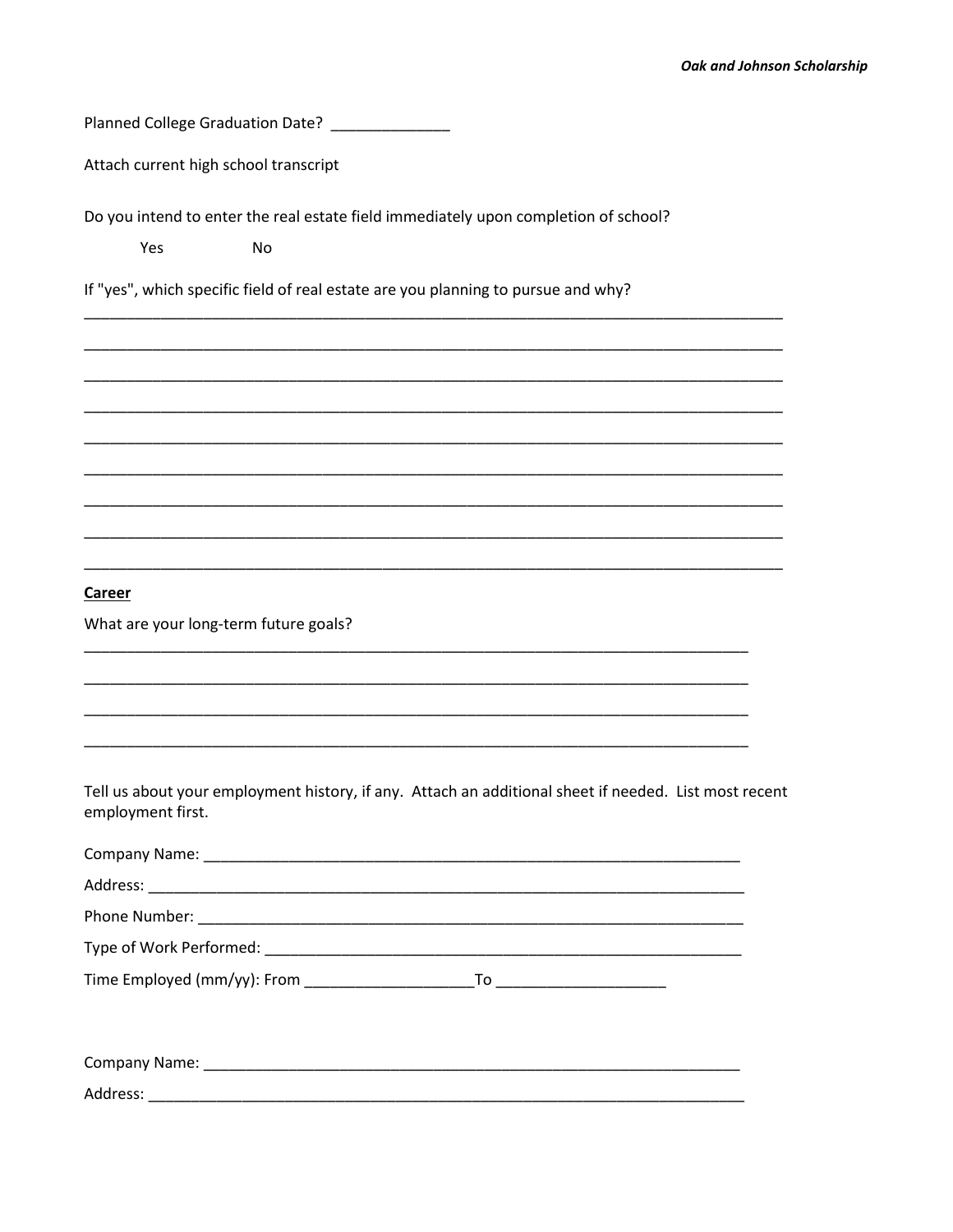| Recognition                                                                                                                          |  |
|--------------------------------------------------------------------------------------------------------------------------------------|--|
| List any scholarships, honor or awards you have received. Include dates.                                                             |  |
|                                                                                                                                      |  |
|                                                                                                                                      |  |
|                                                                                                                                      |  |
| <b>Extracurricular Activities</b>                                                                                                    |  |
| Honorary and Professional Societies:                                                                                                 |  |
|                                                                                                                                      |  |
|                                                                                                                                      |  |
|                                                                                                                                      |  |
| Community Involvement                                                                                                                |  |
|                                                                                                                                      |  |
|                                                                                                                                      |  |
|                                                                                                                                      |  |
| References                                                                                                                           |  |
| Provide three references. Two should be faculty of your high school and one from an advisor of a student or<br>service organization. |  |
|                                                                                                                                      |  |
|                                                                                                                                      |  |
|                                                                                                                                      |  |
|                                                                                                                                      |  |